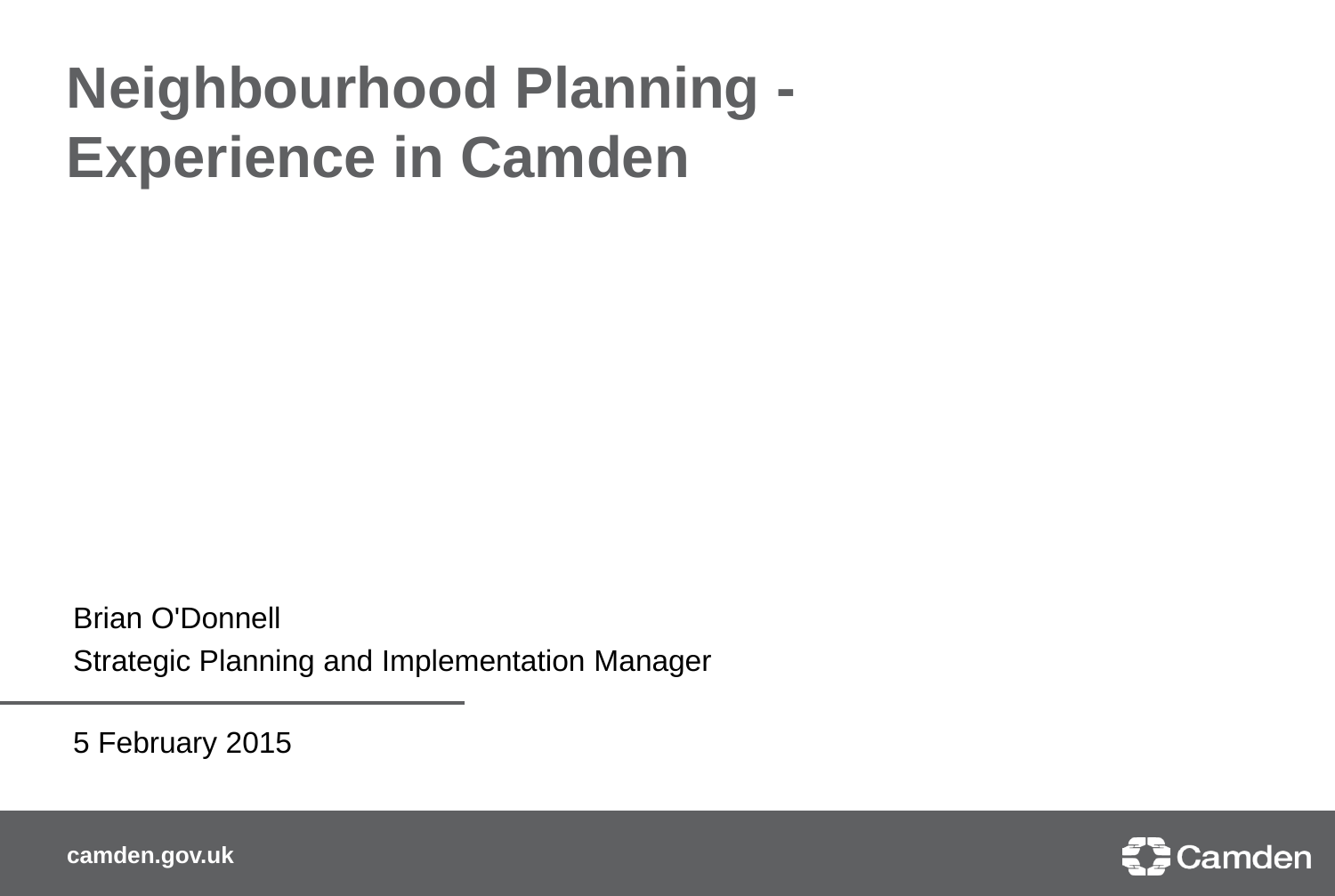#### **London Borough of Camden**



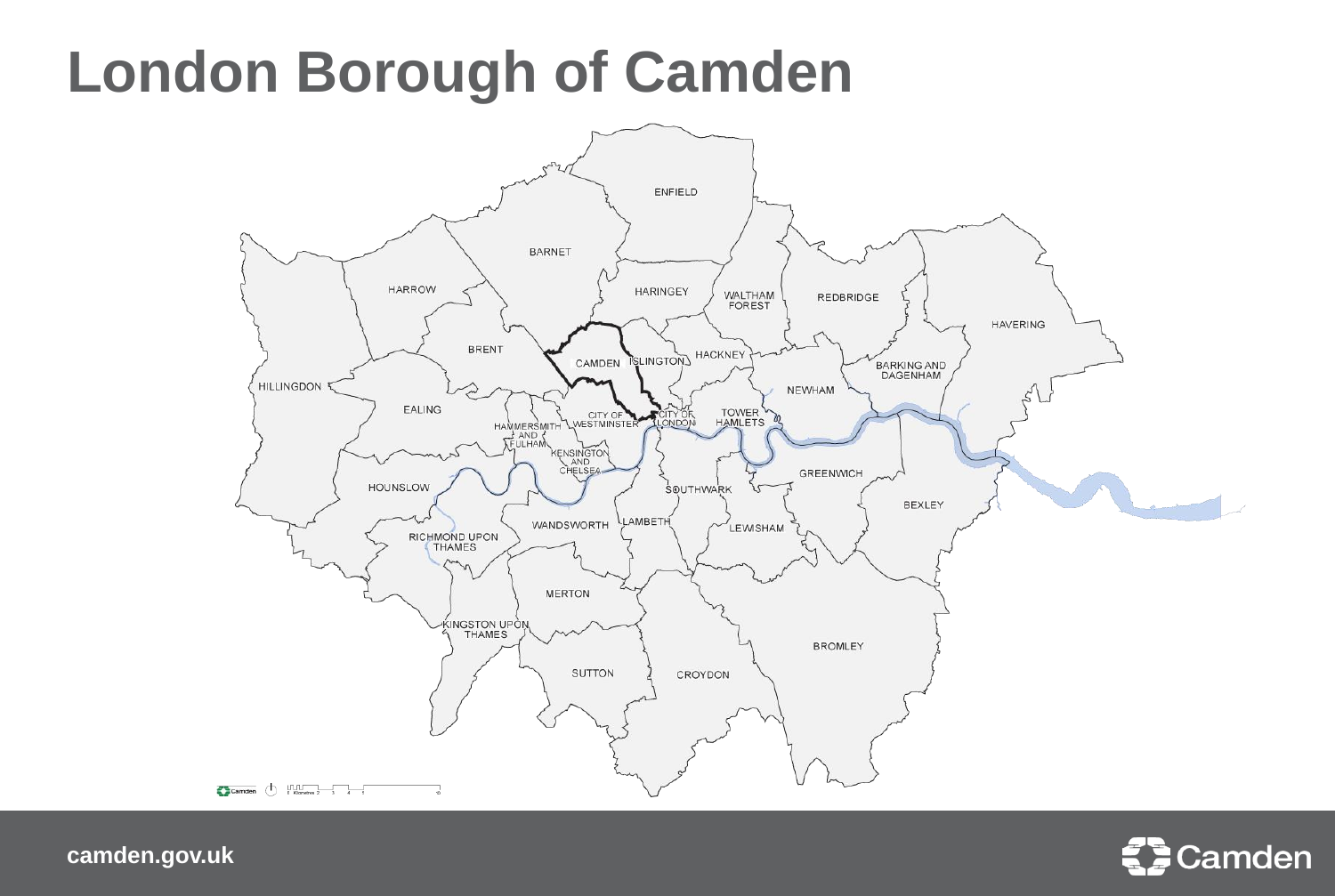### **Neighbourhood Planning in Camden**



This map is based on Ordnance Survey Material with the permission of Ordnance Survey on behalf of the Controller of Her Majesty's Stationery Office @. Unauthorised reproduction infringes Crown copyright and may lead to prosecution or civil proceedings. Licence number LA100019726, year 2015.

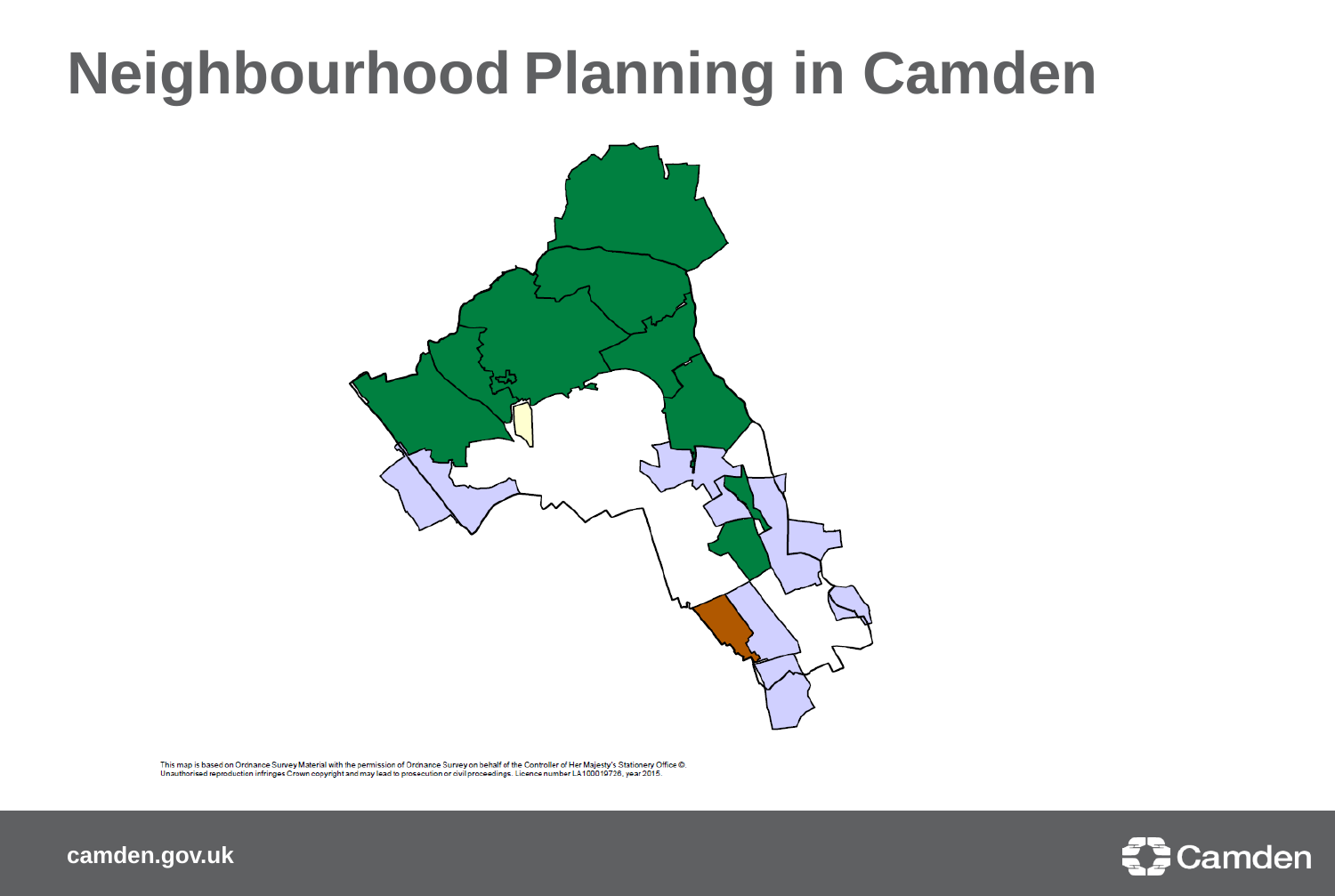#### **Fortune Green & West Hampstead**



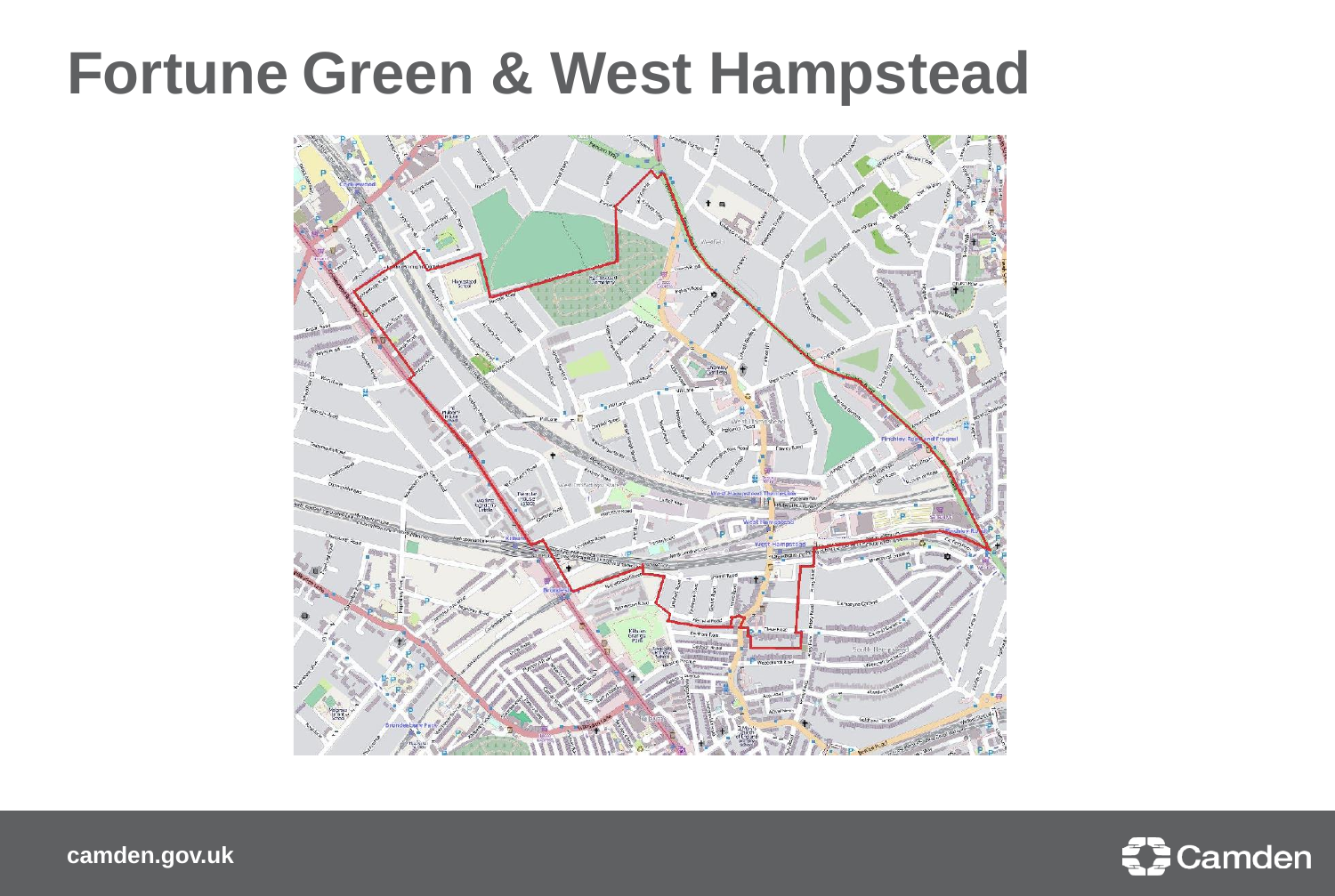# **FG & WH N'hood Plan - Timeline**

- Forum established Jan 2012
- Designated May 2013
- Draft consultation Jan 2014
- NPIERS health check Aug 2014
- Submission draft Aug 2014
- Submission Sept 2014
- 
- Examination hearing 11 Dec 2014
- Examiner's report 31 Dec 2014
- 

#### **FORTUNE GREEN & WEST HAMPSTEAD NEIGHBOURHOOD PLAN**



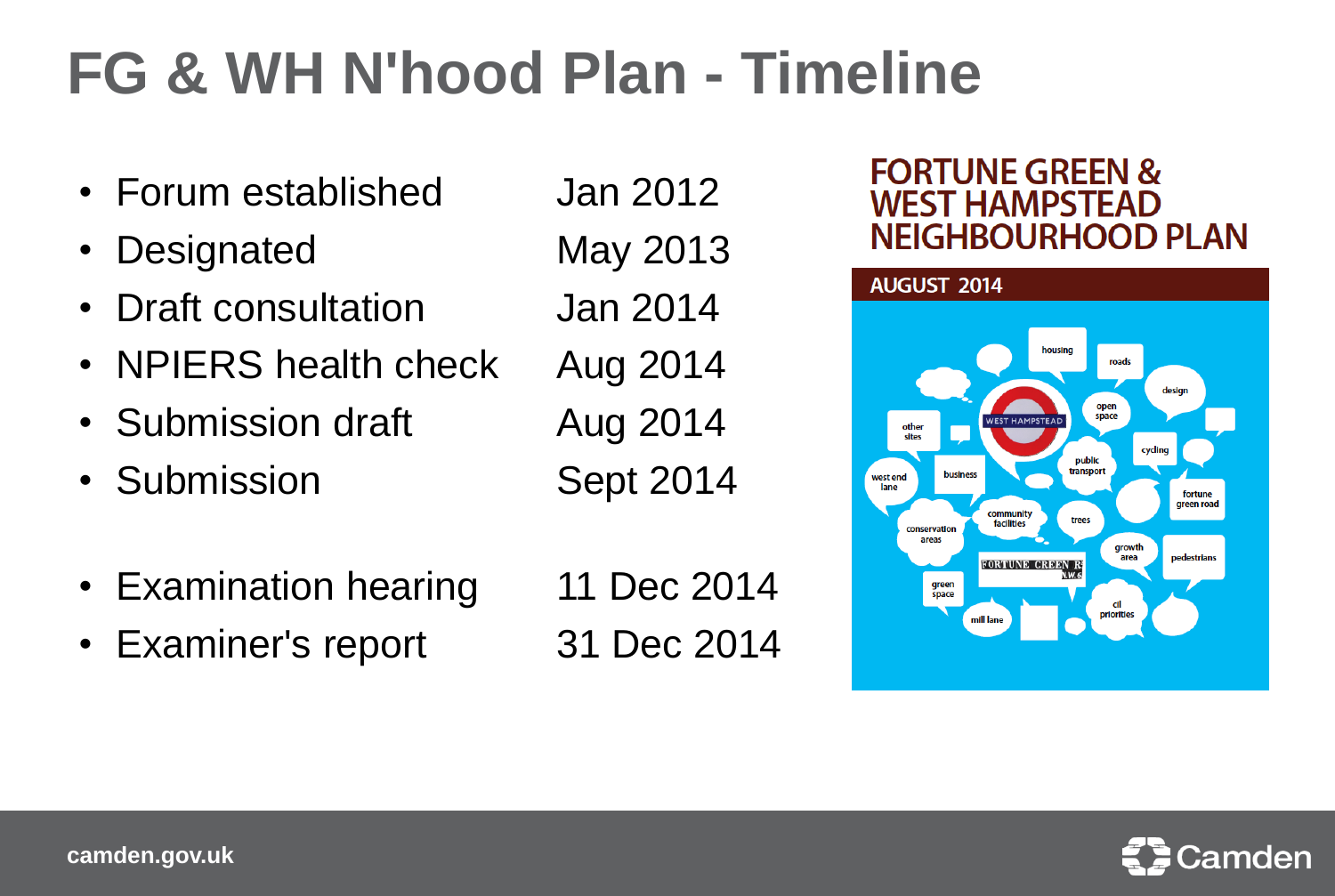## **FG & WH N'hood Plan - Council support**

- Comments on many drafts of plan
- Numerous meetings / discussions
- Council leads submission consultation also NF publicity
- Examiner chosen jointly appointed by Council
- Council arranged examination
- Programme officer role for Council
- Council takes lead after examination
- Forum have no further statutory role

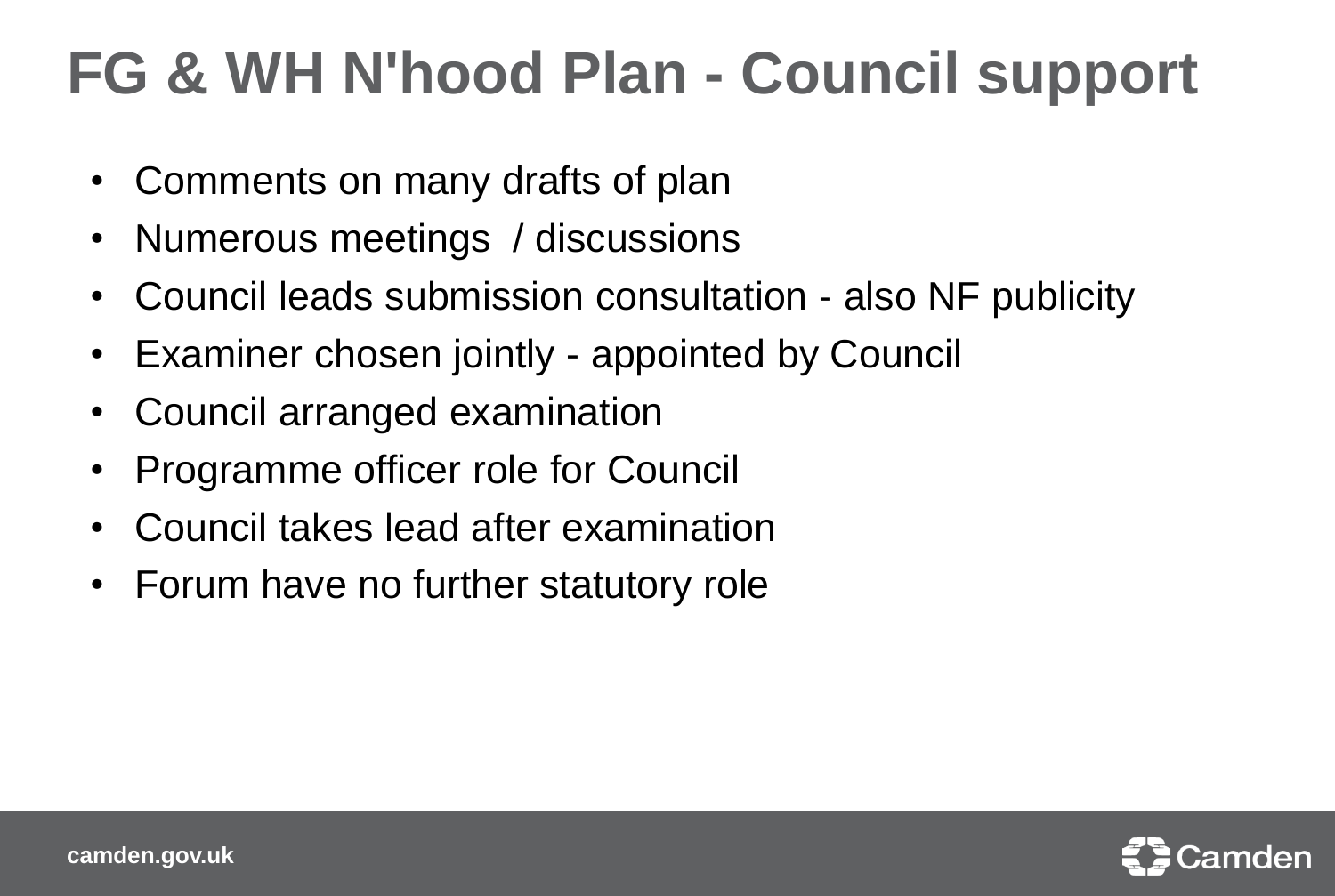# **FG & WH N'hood Plan - Submission and Examination**

- 40+ responses on submission draft
- Council commented as LPA and landowner
- LBC & NF prepared suggested modifications
- 1 day examination hearing 1st in London
- 11 participants invited LBC as LPA and landowner
- 9 matters with issues for discussion
- Key issues
	- conformity with NPPF & local plans
	- viability
	- approach to sites

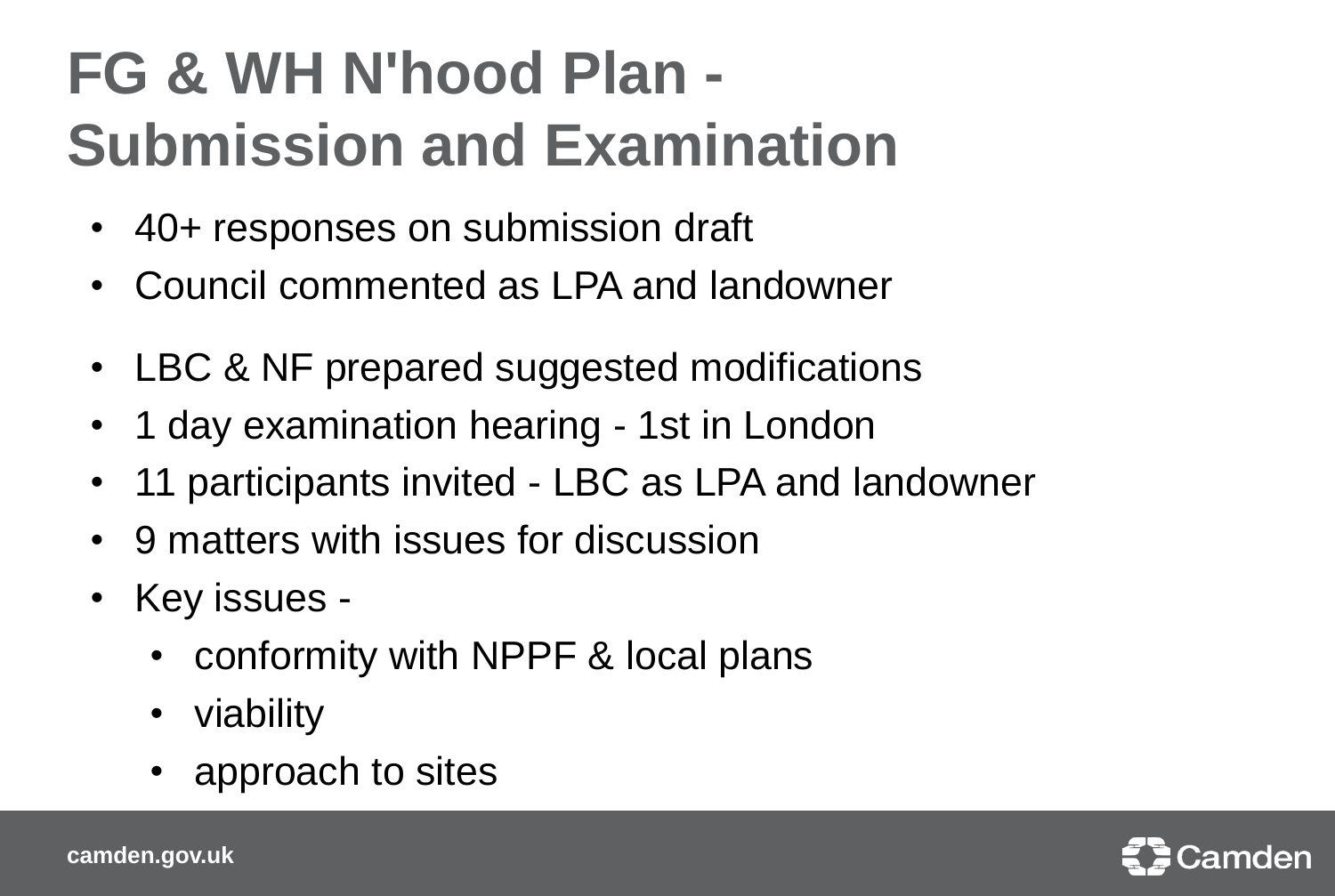# **FG & WH N'hood Plan - Examiner's Report**

- meets basic conditions subject to recommended modifications
- "a very commendable document"
- "readable and well-presented"
- substantial modifications alternative wordings / deletions
- insufficient regard to NPPF or NPPG in number of instances, particularly:
	- need for greater clarity wording and structure
	- lack of evidence to support policies (e.g. basements, views, heights)
	- sites aspirations not allocations (no viability testing)
- more consideration of viability / deliverability added
- where appropriate / where applicable

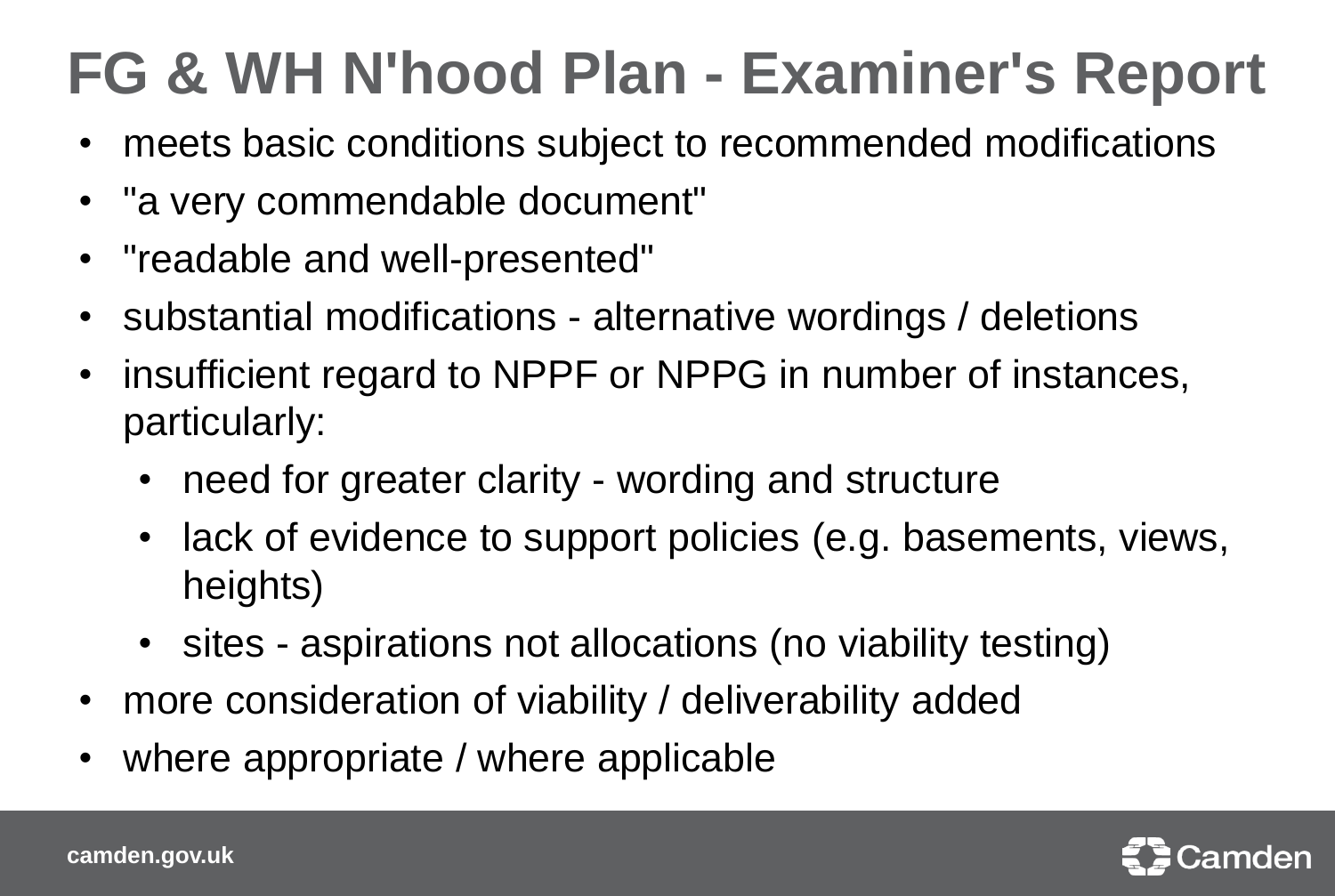## **FG & WH N'hood Plan - Post examination**

- It's not over yet...
- Need to consider Inspector's report
- Publish decision statement
- Finalise plan wording and maps
- Continued engaging with the Forum
- Referendum
- Council 'makes' Plan
- Legal challenge...?